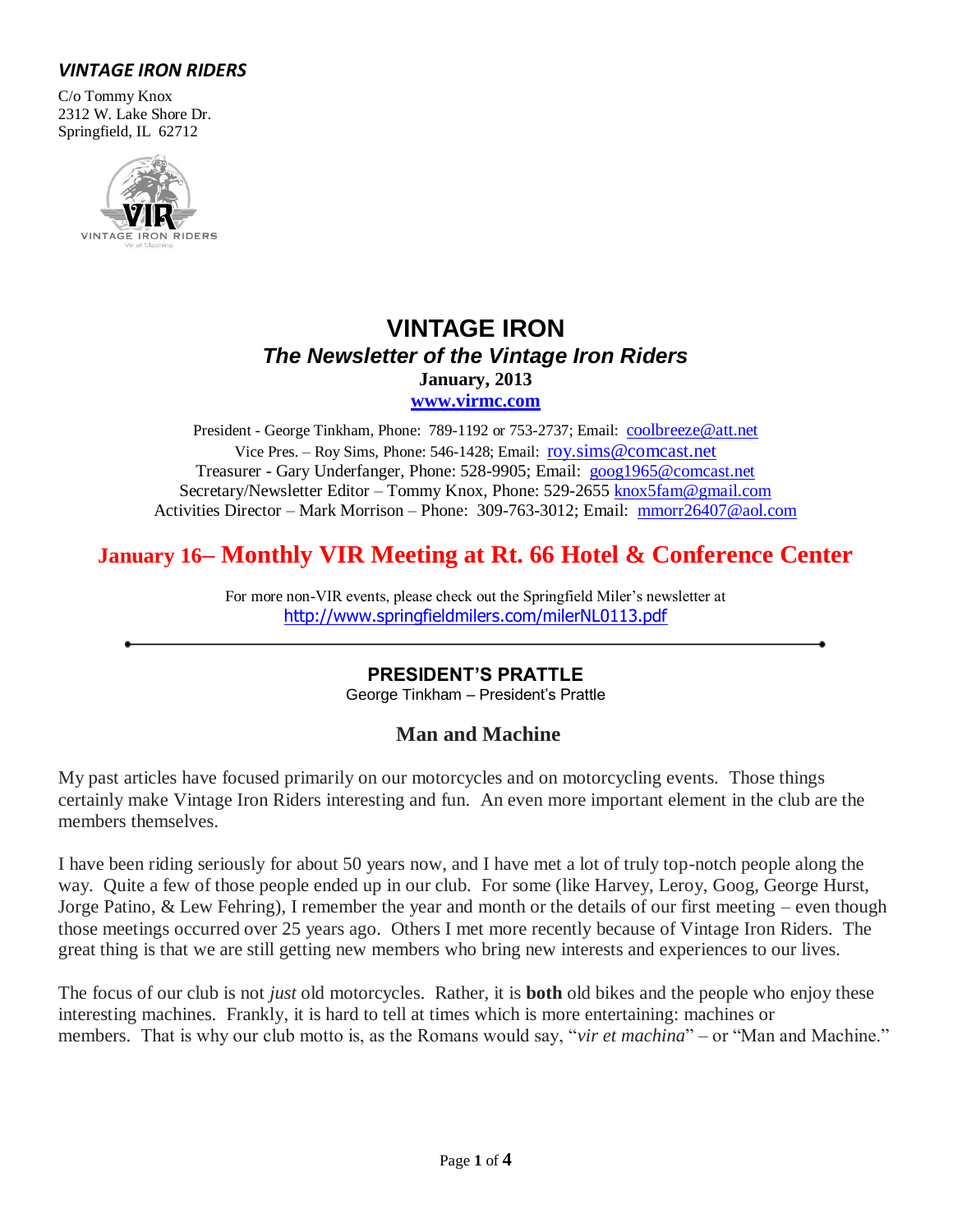## **Activities**

January 16 Movie Night "The Wild One" 7:00 pm – Rt. 66 Hotel & Conference Center February 9 Donelson Cycles Open House, St. Louis, MO February 23-24 Motorcycle Museum Visit, Anamosa, IA

## **Winter Road Trip**

The visit to the National Motorcycle Museum in Anamosa, IA is set for February 23-24. We will leave Springfield at 8:30 am from George Tinkham's law office located at 1119 South Sixth Street. Feel free to bring a cooler for lunch or libations. We have scheduled a private tour of JP Cycles beginning at 2:00pm on Saturday. After the tour we will check into our hotel for an evening of fellowship and camaraderie. Sunday morning we will head to the museum by 10:00 am with plans to depart no later than 2:30 pm. We are estimating \$100/person, which includes discounted entrance into the museum, gasoline, and a double occupancy hotel room. Meals are on your own. Hopefully, your hotel will provide a complimentary breakfast. You will be responsible to pay for your own room, but the club will reserve a block of rooms for our group. The plan is to be back in Springfield between 7:00-8:00 Sunday evening. Ladies are invited also. **You must be prepared to commit to this trip at the January meeting.**





At our regular monthly meeting on January 16 at the Rt. 66 Hotel & Conference Center at 7:00, we will watch the 1953 film, *The Wild One*. This film inspired a generation of "rebel riders" and made Marlon Brando a major Hollywood celebrity. What a great opportunity to see a film jam packed with vintage motorcycles including the 1950 Triumph Thunderbird that Marlon's character rides. Bring your family because Goog and Tammy are setting up their popcorn machine.

**Movie Night**

# **Dues for 2013**

As a reminder, dues for 2013 will be collected at the January meeting, or you may mail them to Gary Underfanger, 3985 North 8<sup>th</sup> Street Road, Springfield, IL 62707.

## **Donelson Open House**

Anyone interested in spending the day in St. Louis on February 9 at Donelson's Cycles, please speak to George Tinkham. Tentative plans are to leave Springfield by 8:30 am to view Donnellson's collection of motorcycles and enjoy customer appreciation.

## **Annual Audit**

The annual audit of the VIR's financial accounts will be open for review at the Executive Board Meeting on February 6, 2013 at 5:30 pm at Bernie & Bettie's Pizza at the corner of Spring and Allen Streets.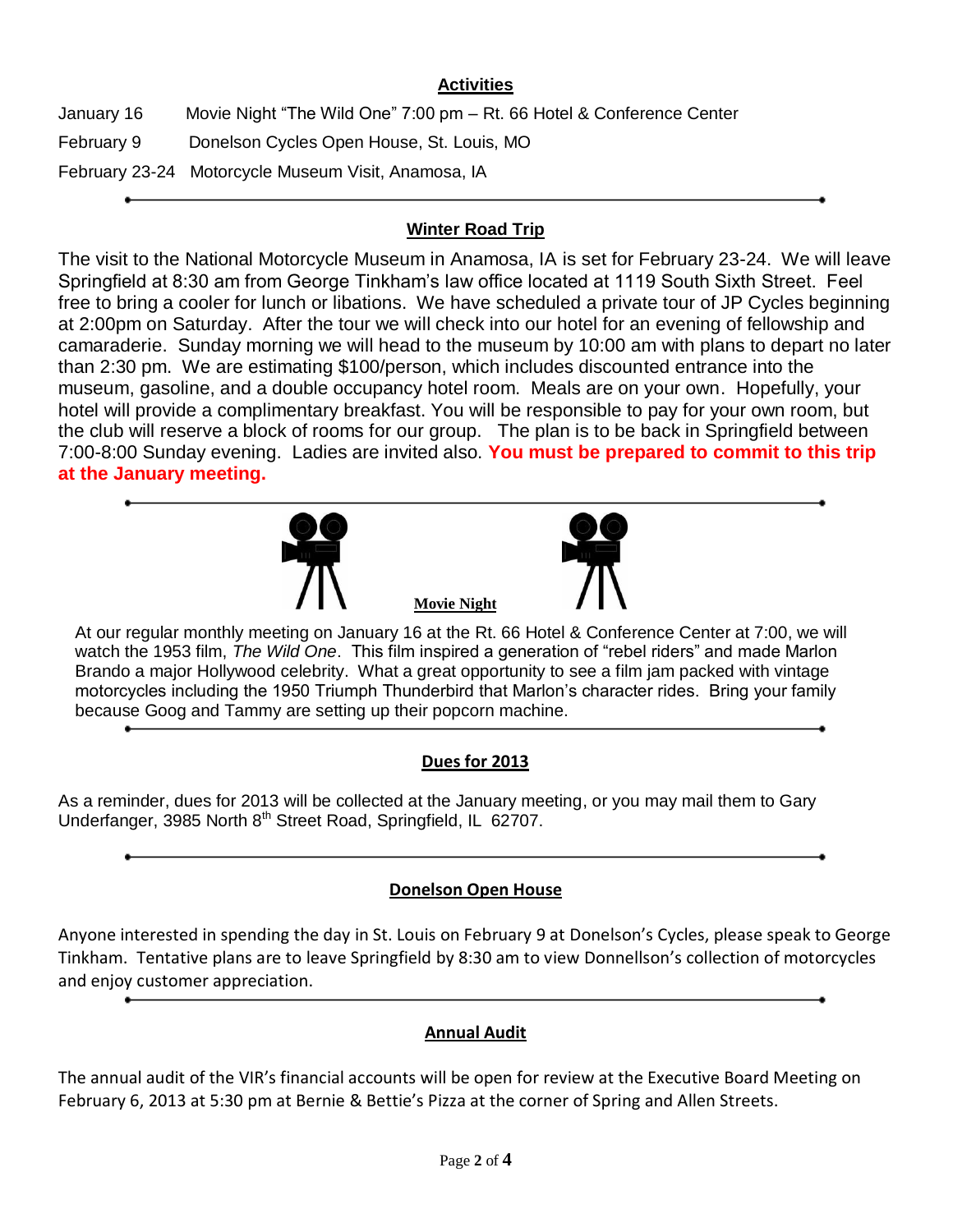### Minutes of Meeting **Vintage Iron Riders Rt. 66 Hotel & Conference Center December 19, 2012**

Christmas party at the Rt. 66 Hotel and Conference Center. Meeting was called to order at 6:25pm, pledge of allegiance taken, and minutes of previous meeting approved. Tinkham suggested a brief meeting to accommodate the Christmas party. Members agreed.

January meeting movie night scheduled for Route 66 Hotel and Conference. "The Wild One" will be shown. Meeting to begin at regular time.

Membership was notified of the audit of the books for 2013.

#### **Events:**

Road trip to National Motorcycle Museum in Anamosa, IA. Commitments needed by January meeting. The trip is tentatively scheduled for the  $3<sup>rd</sup>$  week in February.

#### **Treasurer's Report**

There is \$1,175.61 in the general fund and \$2,090.00 in the JWMF for a total of \$3,265.61.

Membership was also reminded that dues will be collected at the January meeting.

Motion made and seconded to adjourn at 6:35 pm.

Respectfully Submitted,

Tommy Knox, Secretary

### **February 2013**

|                 |                 |                 |                                         |                 | $\overline{1}$          | $\overline{2}$                                            |
|-----------------|-----------------|-----------------|-----------------------------------------|-----------------|-------------------------|-----------------------------------------------------------|
| $\mathbf{3}$    | $\overline{4}$  | $\overline{5}$  | $6\phantom{1}6$<br>Board Mtg.5:30<br>pm | $\overline{7}$  | $\overline{\mathbf{8}}$ | $\overline{9}$<br>$\mathbf{DonelsonCycles}$<br>Open House |
| $\overline{10}$ | $\overline{11}$ | $\overline{12}$ | 13                                      | 14              | $\overline{15}$         | <b>16</b>                                                 |
| 17              | 18              | 19              | 20 VIR Monthly<br>Meeting 7:00pm        | $\overline{21}$ | $\overline{22}$         | 23 Anamosa, IA<br>National<br>Motorcycle<br>Museum        |
| $\overline{24}$ | 25              | 26              | 27                                      | 28              |                         |                                                           |
|                 |                 |                 |                                         |                 |                         |                                                           |